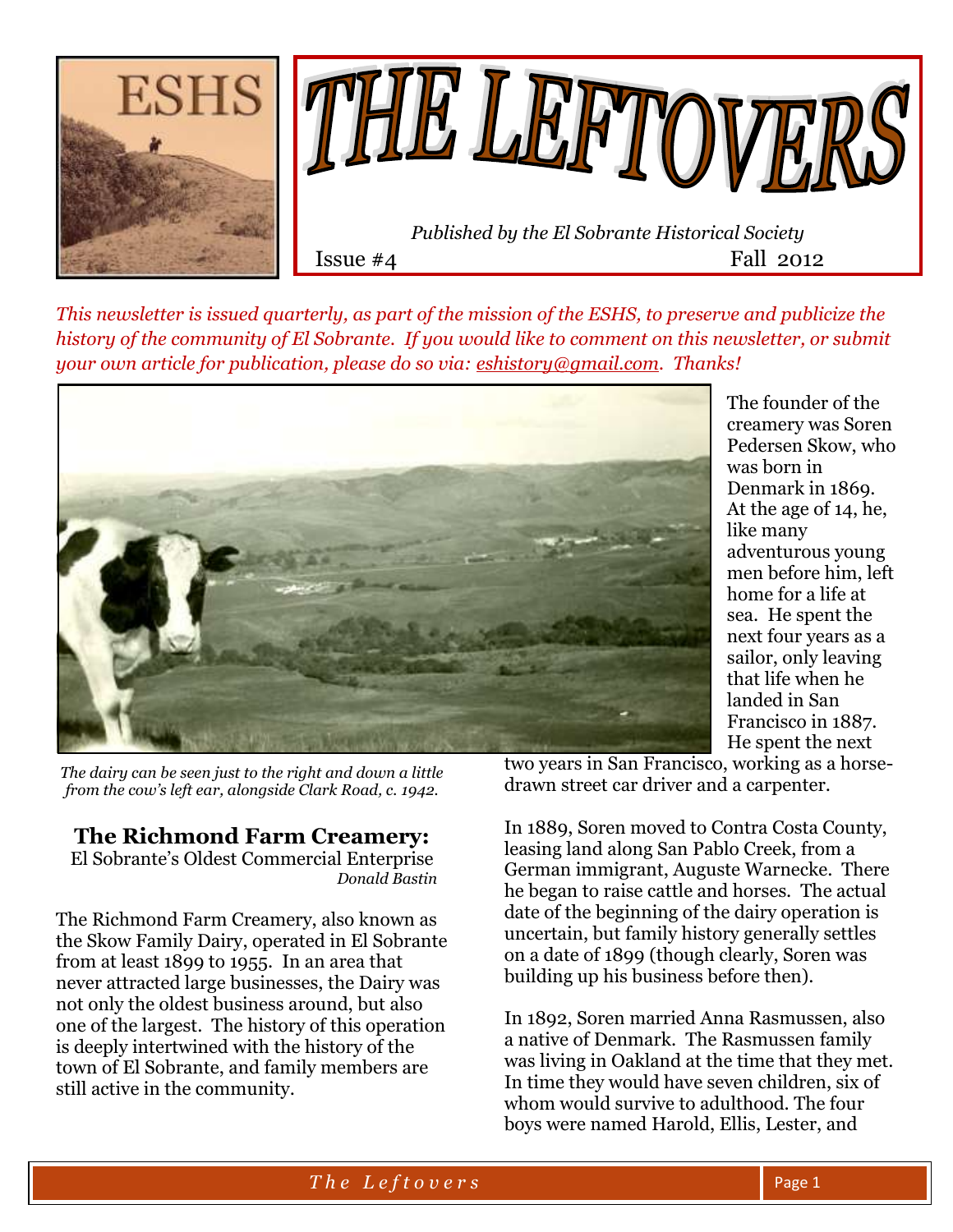Wilbur. The two girls were named Eda and Erma (Anna had a fondness for girl's names that begin with "E").



*Anna and Soren Skow, in their Model T Ford touring car, alongside their original home by the SP Reservoir, leased from August Warnecke, c. 1915*

In 1916 construction began on the San Pablo Reservoir. The Skow operation was close to the dam, and it was clear that they would have to move. So, in 1921, the family moved to a new site along Clark Road, just off the San Pablo Dam Road (previously San Pablo Creek Road). They used lumber from the old Warnecke home to build their new house. Here the Skow Dairy would continue to operate until it ceased operation in 1955.

For most of the time that it existed, the dairy was known as the "Richmond Farm Creamery," a name which referred, not to the location of the dairy, but to the market that it served. Throughout its life, the dairy would be the principal source of fresh milk for the growing town of Richmond.

Shortly after the move to Clark Road, the Skow family suffered two severe blows, one personal and the other business-related. Anna Skow passed away unexpectedly in 1923, leaving family and friends to mourn her loss. Then, in the spring of 1924, the entire herd of 367 cattle was wiped out in a devastating attack of hoof and mouth disease. Displaying the determination and resilience typical of America's immigrant population, Soren and his family immediately began to rebuild the herd, and by 1926 had accumulated at least 150 head of good stock. The cattle ranged over an area of around 900 acres, some of it owned outright, but much of it leased. During the Depression,

some land was sold off to meet expenses, including some small lots along the Dam Road east of Clark Road, and a much larger section in the area now covered by the Carriage Hills developments.

The Skow Dairy was primarily a family operation, with Soren's sons and daughters and their families all helping out. There were some regular employees, but most of the paid help worked seasonally, during hay-harvesting time, or cattle round-ups. Speaking of hay, Donald Skow, Lester's son, has the following memories:

*We grew some hay, but not nearly enough for all the stock. That which we grew came from the hills around El Sobrante. I can't remember specific locations except one small field where the Dam Road Catholic Church now stands. I remember that one because one day the guy driving the mowing machine (the one that comes before the hay rake) let the horses get away from him. They tore down the Dam road and ran right over a Chrysler convertible. Both horses (Tom and Jerry) as well as the vehicle were in really bad shape. The horses did survive-I'm not sure about the car.*

*We purchased hay from various local farmers, but most of it was trucked in from the alfalfa fields in the Byron/Brentwood area. The hay was bailed for transport. In the late summer the east side of Clark Road was lined with great stacks of baled hay. Made for great play areas for little ranch kids. Also doubled for a lover's lane for older ones (after dark, of course).*



*Two-horse hay rake, mid-1930s. The two boys are Dugan Skow (l) and Melvin Lehmkuhl. Dugan was Harold's son and Melvin was* 

*the son of George Lehmkuhl, who married Eda Skow. The cowboy is probably Dick Anderson.*

*After serving the pleasure seekers, the hay was ground up and stored in a large barn next to the milking barn. While being milked the cows enjoyed ground hay mixed with other feed that came from other sources. Grinding the hay was a nasty summer job. Hot weather, breaking open the bales and forking the hay into the grinder--which always spit some of the finely divided particles back at you and down your shirt collar--was not a favorite chore.*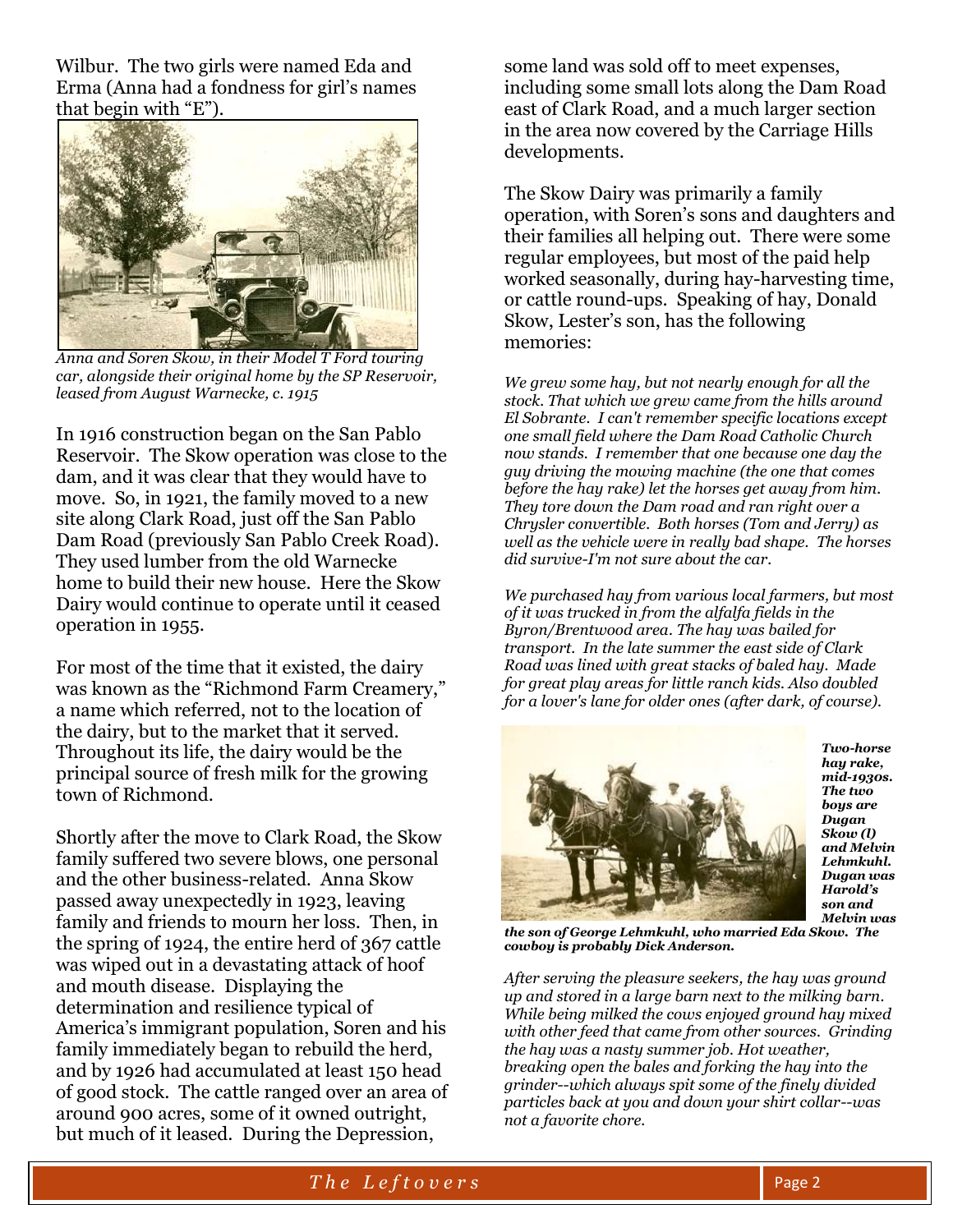The cowboys and other temporary workers would be put up in the bunkhouse. That little building itself has an interesting history, as it had served as the Sheldon Elementary School, located on old Castro Road (now Olinda Road). In 1932, a new school building was constructed, and the old structure was sold to the Skow family and trucked to the farm.



*The bunkhouse is the building in the background, with the tan roof*

In the 1940s, as new housing developments

began to encroach on the dairy, the bunkhouse was moved to the east side of Clark Road, where it would serve out its days as the Canyon Park Market.



Before World War II, El Sobrante hardly existed as a recognizable community. The population in 1937 was estimated at no more than 100 people. But the war years caused a dramatic rise in population, and, of course, in housing. In response to this growth, the Fire Protection District was formed in 1944. Before this time, most of the fires were grass fires. The lone fire truck, which Donald Skow describes as a Model A Ford, was located on the dairy property. In case of fire, local residents would phone the dairy, "someone would hit the siren, whoever was around jumped on, and that was it."

Around 1945, the dairy cows were sold off and for the next ten years or so, the Richmond Farm Creamery processed milk brought in from other areas—primarily Sonoma, but also

some small operations in San Pablo. Beef cattle continued to be raised on the property, however. The reason for this change is not entirely clear, but nearby housing development was no doubt a factor. According to Donald Skow, the land on which the Canyon Park housing was built was sold at about this time. In addition, Soren Skow had died in 1938. He had been the driving force in the business, and his passing was deeply felt. He was, as Donald explains, "very patriarchal." Donald remembers that, as long as the old man was alive, nothing interfered with the family Sunday dinner. With the old man gone, there seemed to be "too many cooks" in the kitchen. In any case, according to Donald, the dairy operation was never a sophisticated business operation. It was just a simple family business, with all the good and bad that that implies.

The Richmond Farm Creamery ceased its operations in El Sobrante in March of 1955, when it concluded an arrangement with a much larger firm, Golden State. While the announcement made it seem like it was just a move, in reality it was the end of the line for the Skow Dairy. Lester Skow noted that residential growth in El Sobrante was a primary factor in the decision.

The photos in this article come primarily from the Oliver Family collection. Bill Oliver, who took over the operation of Oliver's Hardware in 1948, married Patsy Skow, daughter of Soren's son Harold, so the ties to the Skow family are deep. Bill and Patsy had two sons, John and Richard; John now owns Rancho Liquors and Richard is in charge of the venerable Oliver's Hardware store.

Today, no physical structures remind us of the dairy that largely defined what El Sobrante was for over 50 years. But just to the northeast of the San Pablo Dam, there is a canyon named after the Danish immigrant that began to build his own American Dream in the 1890s. Commonly misspelled "Scow Canyon," the site is not far from the original Richmond Farm Creamery.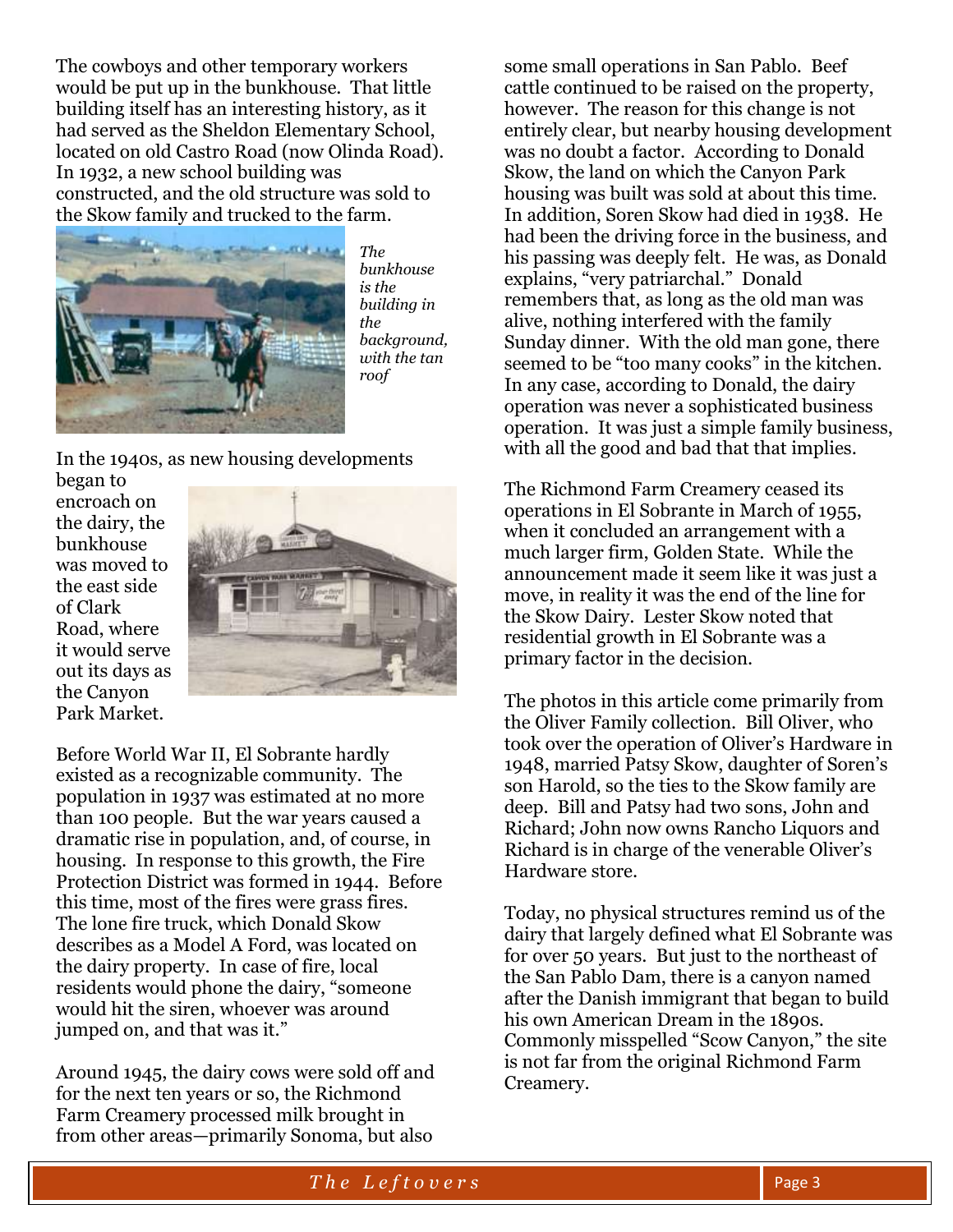

The Richmond Farm Creamery published calendars every year, as a give-away to its customers. This is the cover image for the 1951 calendar. The El Sobrante Historical Society has taken great pains to reproduce this calendar, updated to 2013.



Each month contains dates of important events in the history of El Sobrante. All of the original recipes and nutritional advice remain unchanged. A unique Christmas gift. If you would like one sent to you, please send a check for  $$5 + $2$  for mailing (total of  $$7)$  to : ESHS, 6191 Hillside Drive, El Sobrante, CA 94803. Learn some tidbits of local history while adding more milk, eggs, butter and cream to your diet!

# **Another Successful Stroll!**

2012 was the 19th year for the El Sobrante Stroll, and the second year that the ESHS participated in this annual event.



*From left: Steve James, Donald Bastin, and Maury Abraham*

We put

up exhibits and photographs, which drew in many curious passers-by. We sold books and a few calendars, and, most importantly, signed up more members. Maury put together a wonderful 3-page self-directed walking tour of historic downtown El Sobrante, which was given away for free. This tour is available as a download on our website, ESHIST.ORG. On the home page, just look at the navigation bar



at the left; under "Historic Sites" you will see the bar for "Walking Tour." Just click on this bar and open up, print out, or download the tour. The Stroll itself

seemed busier than ever, and the cars, as usual, were the star attraction. The El Sobrante Stroll has become the signature event for our

community. Looking forward to the 20<sup>th!</sup>

*Girl with boa constrictor. Mike Frith looking on.*

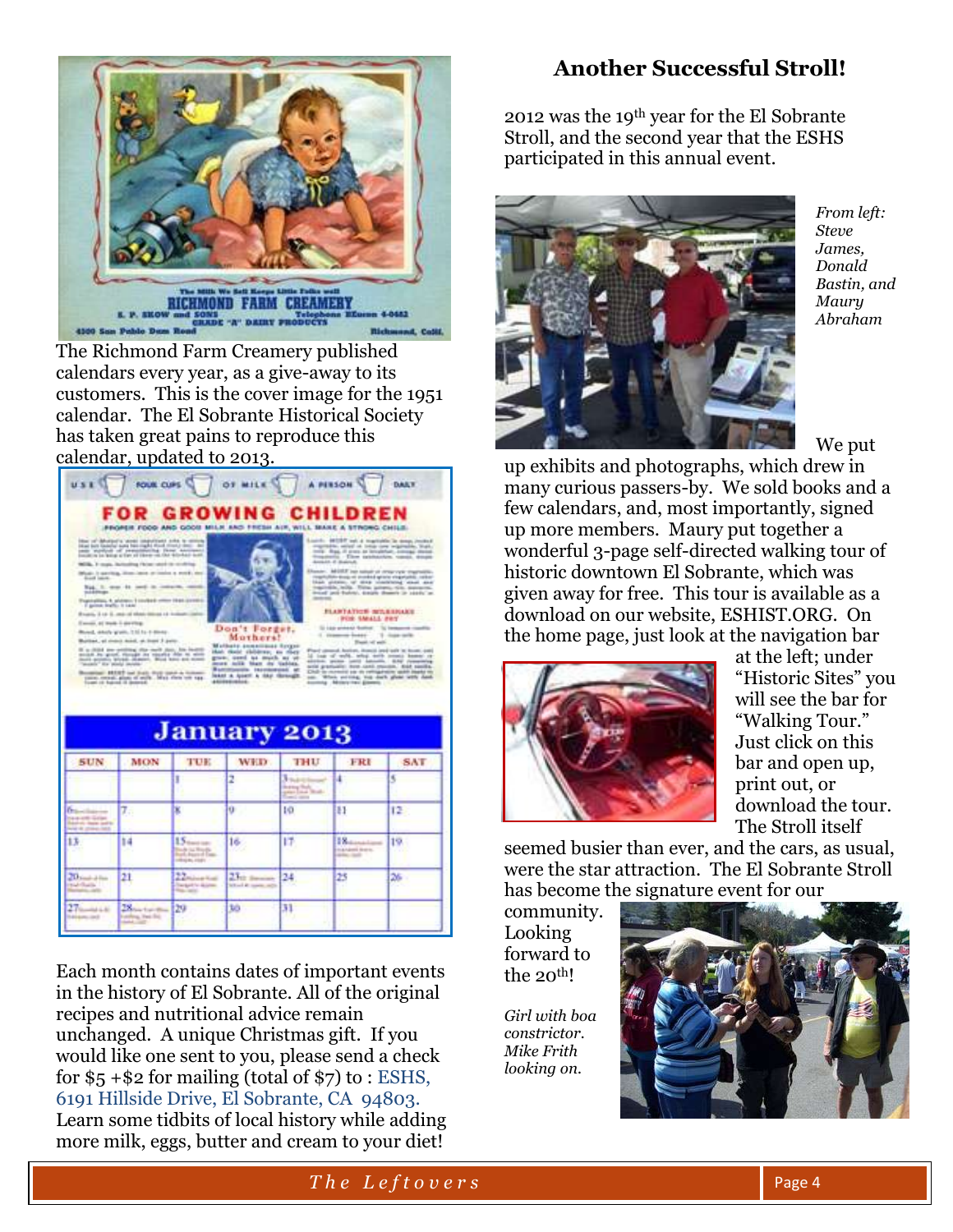# **Remembering Dave Arrington**



*Steven James*

*David Andrew Arrington passed away on August 12 of this year. A 1966 graduate of De Anza High School, Dave was a gifted athlete and still holds several records at De Anza High. In 1967 he signed a professional contract with the Pittsburg Pirates. He played pro ball for nine years, ending his career* 

*with the Chicago Cubs. Steve James and David grew up together in El Sobrante, and both played on the De Anza varsity team. Ed.*

Dave Arrington lived on Allview Ave, in El Sobrante, just around the corner from me on Idlewood Circle. We were the same age and were friends. We played in the street or on the vacant lot next to my house. At an early age, when boys become competitive, I remember Dave could always throw or kick the ball farther, jump higher, or just do anything sports related better than any of us other kids. I would think, "Damn how can he do that?"

These superior athletic skills really stood out when we started playing organized baseball. Before there was an El Sobrante Boys Club, there were DAD's league teams. These Teams held try-outs, with the best players making the team. Those not making the team just found other activities. It's wasn't like today where everyone plays. We played other teams from Richmond, San Pablo, El Cerrito, and Pinole.

There was a core group of players that played baseball from age eight right through De Anza High School. We were all good ball players, but Dave's talents just stood out in the crowd. By the time we were seniors at De Anza, there were professional scouts at all our games. It was 1966 and I must say all of us boys were in awe of the scouts and the dream of becoming a



Major League baseball player. Of course, they were only there to watch Dave.

*Steve James, left, De Anza High Varsity Baseball Team, 1966*

Dave finished his senior year being the ACAL batting champ, leader in home runs, runs batted in, hits and batting average. To top that off, he had the most wins by a pitcher. In other words he was all everything. Dave signed a Pro contract in 1967 with the Pittsburg Pirates and ended his nine year career with the Chicago Cubs.



*Dave Arrington, De Anza High Varsity Baseball Team, 1966*

There's one story I like to tell, that demonstrates Dave's great athletic ability. At the end of our senior year in 1966 our baseball team was practicing for the final games of the year. Also, the track team was preparing for the final ACAL league track meet. On De Anza's Team was a young man (sorry I can't remember his name) who was one of the best in the league in the pole vault. When baseball practice ended all of us ball players ran down to the track, just goofing off. Dave grabbed the pole, saying "I want to give this a try." The bar was set high. I'm guessing about a foot below the competition height. The Track coach, Mr. Hall, was watching. Dave ran down the lane,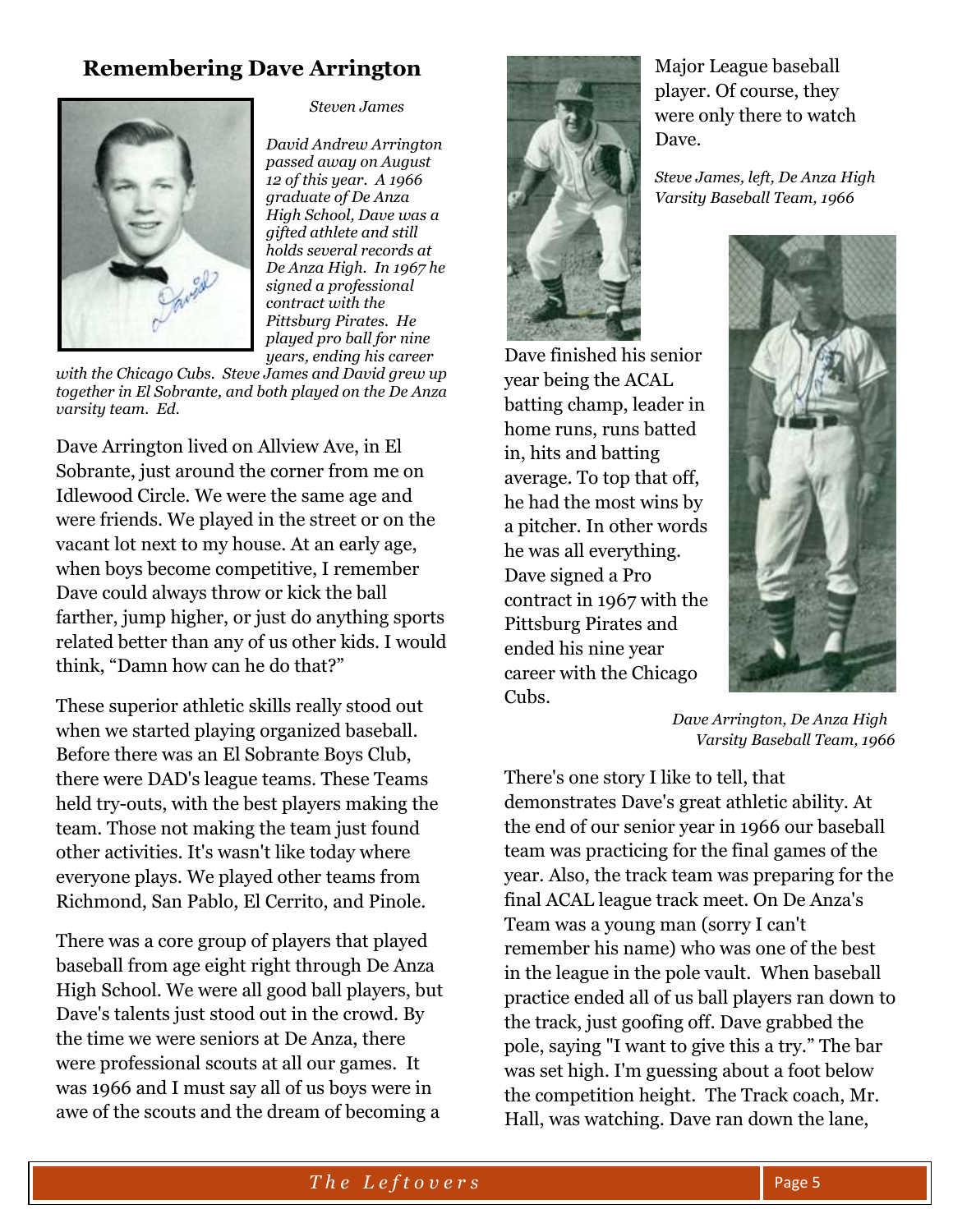stuck the pole in the hole and muscled himself into the air. He just tucked his legs up, like in a squat position and over the bar he went. No form, the first time he had ever tried it. I swear he was at least 2 to 3 feet over where the bar was set. Mr. Hall about went crazy seeing him clear the bar by such a distance. The coach tried talking to Dave about learning some form and doing it in a meet. Dave said "no I just wanted to try it once". Once again I thought, "Damn how can he do that?"

Dave passed away August 12, 2012 and although we had not seen or talked to each other in over 30 years he was still my friend, with so many great memories. El Sobrante lost a great athlete.

~~~~~~~~~~~~~~~~~~~~~~~~~~~~~~~

# **De Anza High School Reunion, August 18, 2012** *Donald Bastin*

As many of you know, the old De Anza High School building will soon be demolished and its place taken by a brand new building which is in the last stages of construction. In recognition of this momentous event, a multi-year reunion and picnic was held on the new baseball field. Part of the plan was to tour the new buildings, but fears of potential accidents in the unfinished structures pulled the rug from

under that idea. Funnily enough, the old buildings were left open for the old graduates to wander through and revive old memories. The ESHS was there, with a table full of information and books. And we took some pictures. *Don Cook, Class of '60*



Taking a trip down memory lane, we strolled through the old school hallway, by the office, and through the library. Aside from the computers, not really much had seemed to

change in 51 years since I last attended De Anza High.



*Office, De Anza High School*

On the same day, a reunion/barbecue was held at Kennedy Grove, hosted by local resident and De Anza graduate, Garrison Travers. As my wife and I live on Hillside Drive, just a short walk to the park, we managed to join the group



for a short time.

*From left: Scott Harriman and Walter Wheat, class of '68. Scott's father was coach Neal Harriman. Walter is a member of the pioneer African* 

*American family in El Sobrante.*

One man we talked to was Bob Weiss, class of

'62. While Bob did complain a bit about some medical problems, he seemed well enough and clearly happy to be at the reunion. It was therefore quite a shock to learn that he died just five days later. This is Bob's graduation picture in



the 1962 De Anza Yearbook.

Like Dave Arrington and Steve James, Bob loved sports, and was a member of the De Anza High School Varsity Baseball team. Our thoughts go out to his family at this sad time.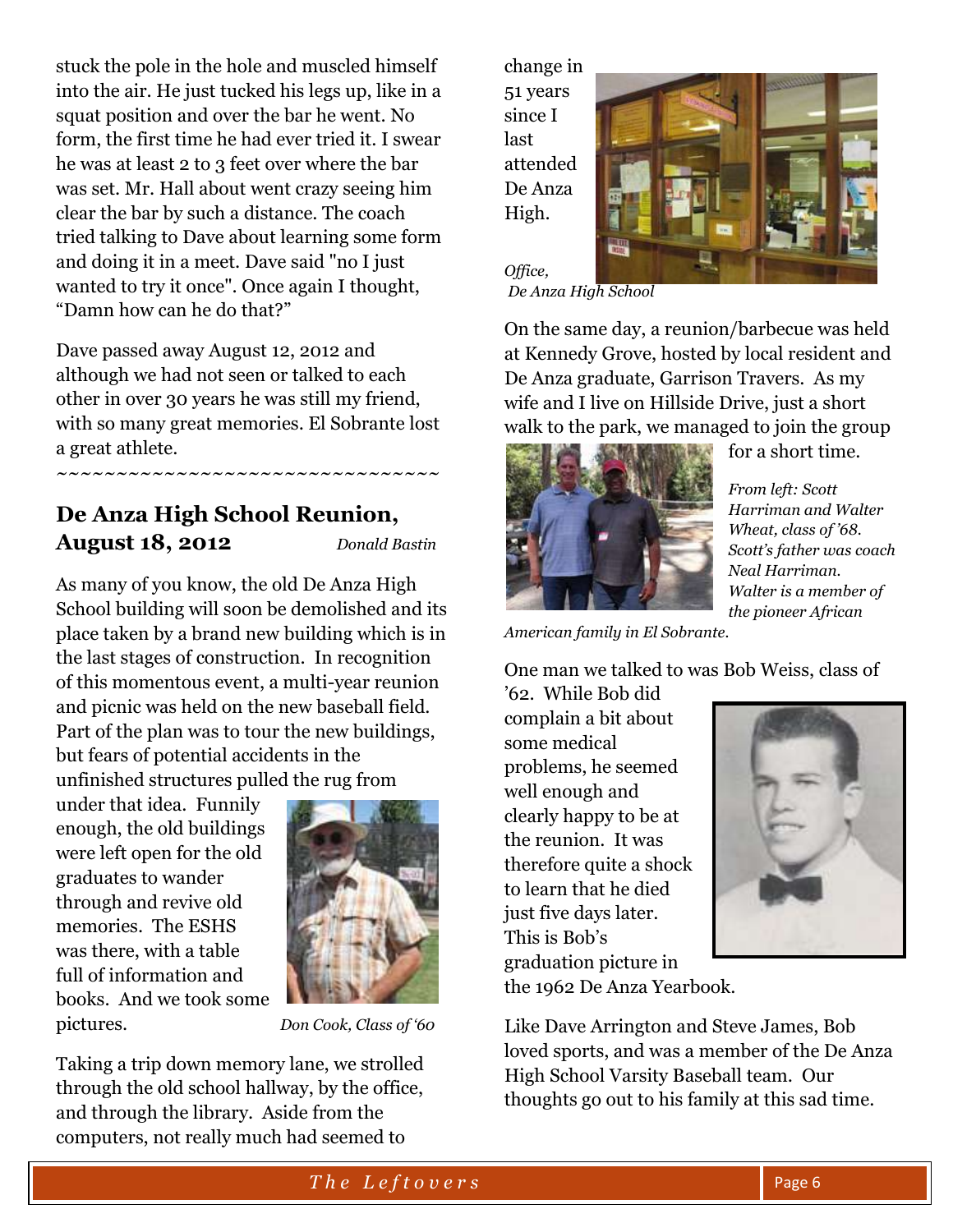## **Dam Jack**

 *Lyle Miller*

*Ed: Jack Lewis owned and operated Dam Cycles at 4036 San Pablo Dam Road for over 30 years, selling motorcycles, parts, and accessories. He was a true El Sobrante original, and made a strong impression on all who met him.* 



I first met Jack Lewis about 1974, he owned the motorcycle shop next to my Dad's brake & alignment shop in El Sobrante. I used to enjoy going over to Dam Cycles & visit with ol' Jack, listen to his stories thru his

gravelly voice & see first-hand how a "biker" conducts business.

Jack, born in Iowa and raised in Richmond, California, was tough as any 1%er outlaw biker. One day he stopped by my shop, got out of his car, grabbed his crutches & hobbled in to my office, he asked if I wanted to see something cool? I answered, "yeah, sure." I helped him to a chair, where he pulled down his sweatpants and started un-wrapping the gauze bandages covering BOTH legs. He had just come home from the hospital after having both knees replaced. As he described how the doctor had cut off the leg bones above and below his knee (this is when I had to sit down). I said, "Jack, should you be driving a car so soon ?" He replied, "Hell, my-boy, I'll be racing my enduro motorcycle in the next race..." And he did!

He co-founded the Richmond Ramblers and raced moto-cross professionally, earning several top three finishes and numerous trophies in his younger days.

At one time, many years ago, Jack was a sales rep for a major tobacco company, left that job and opened his motorcycle shop in the 1960s. I think it was in the late '90s he decided to open a cigarette shop next to his Cycle shop to supplement his income (and get his own personal supply at a wholesale price.) One day, while I was visiting Jack, a car pulled up out front, a large woman got out and came into the cigarette shop; she asked Jack for something on the lower shelf and as he knelt down to get it, she grabbed an armload of cartons and ran out. Jack came over the counter and grabbed her by her hair and wrestled her back into the store, then asked me to block the door and keep her inside while he called the sheriff. As I stood in the doorway, Jack dialing the police, the woman casually inched closer to me and before I knew it, shoved me backward and took off for the waiting car. As she dove into the backseat, Jack, hot on her heels, jumped onto the open door frame of the now accelerating car. The woman held on to the inside door handle and was pulling it closed with Jack"s arm caught inside; he was now trapped as long as she held the handle, so he started punching her in the face until she finally let go. That's when the door fully opened and Jack tumbled into the street almost a block away from where this started. With the toes of his shoes ground off from being dragged down the street and his arm starting to swell up and turn purple, he gathered all the cartons of smokes, tossed them back into the store, locked up and left to go find this hoodlum who tried to steal from him. He came back the next day and told me how he saw the car abandoned on the street with one back door that was so bent it would never close again.

Jack Lewis was a victim of homicide in his home, on September 21, 2006. He was a character who will be missed by many.

Rest in peace Dam Jack !